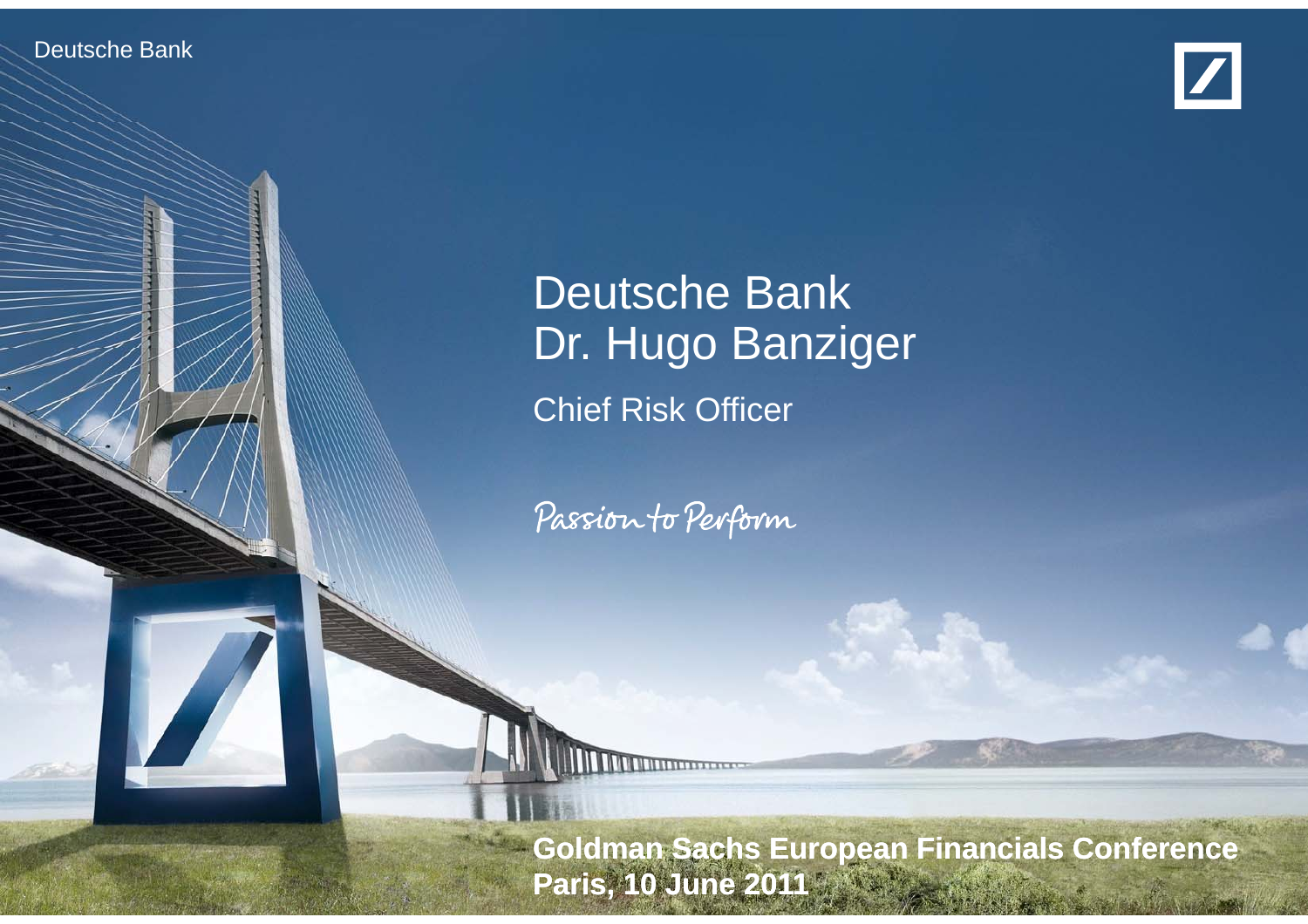

|                                  |                                                                      | 1Q2011      | 1Q2010      |
|----------------------------------|----------------------------------------------------------------------|-------------|-------------|
| <b>Profita-</b><br><b>bility</b> | Income before income taxes (in EUR bn)                               | 3.0         | 2.8         |
|                                  | Net income (in EUR bn)                                               | 2.1         | 1.8         |
|                                  | Pre-tax RoE (target definition) $(1)$                                | 22%         | 30%         |
|                                  | Diluted EPS (in EUR)                                                 | 2.13        | 2.43        |
|                                  |                                                                      |             |             |
|                                  |                                                                      | 31 Mar 2011 | 31 Dec 2010 |
| <b>Capital</b>                   | Core Tier 1 capital ratio                                            | 9.6%        | 8.7%        |
|                                  | Tier 1 capital ratio                                                 | 13.4%       | 12.3%       |
|                                  | Tier 1 capital (in EUR bn)                                           | 43.8        | 42.6        |
| <b>Balance</b><br>sheet          |                                                                      | 1,842       | 1,906       |
|                                  | Total assets (IFRS, in EUR bn)<br>Total assets (adjusted, in EUR bn) | 1,202       | 1,211       |
|                                  |                                                                      |             |             |
|                                  | Leverage ratio (target definition) $(2)$                             | 23          | 23          |

(1) Based on average active equity

(2) Total assets (adjusted) divided by total equity per target definition

Deutsche Bank Investor Relations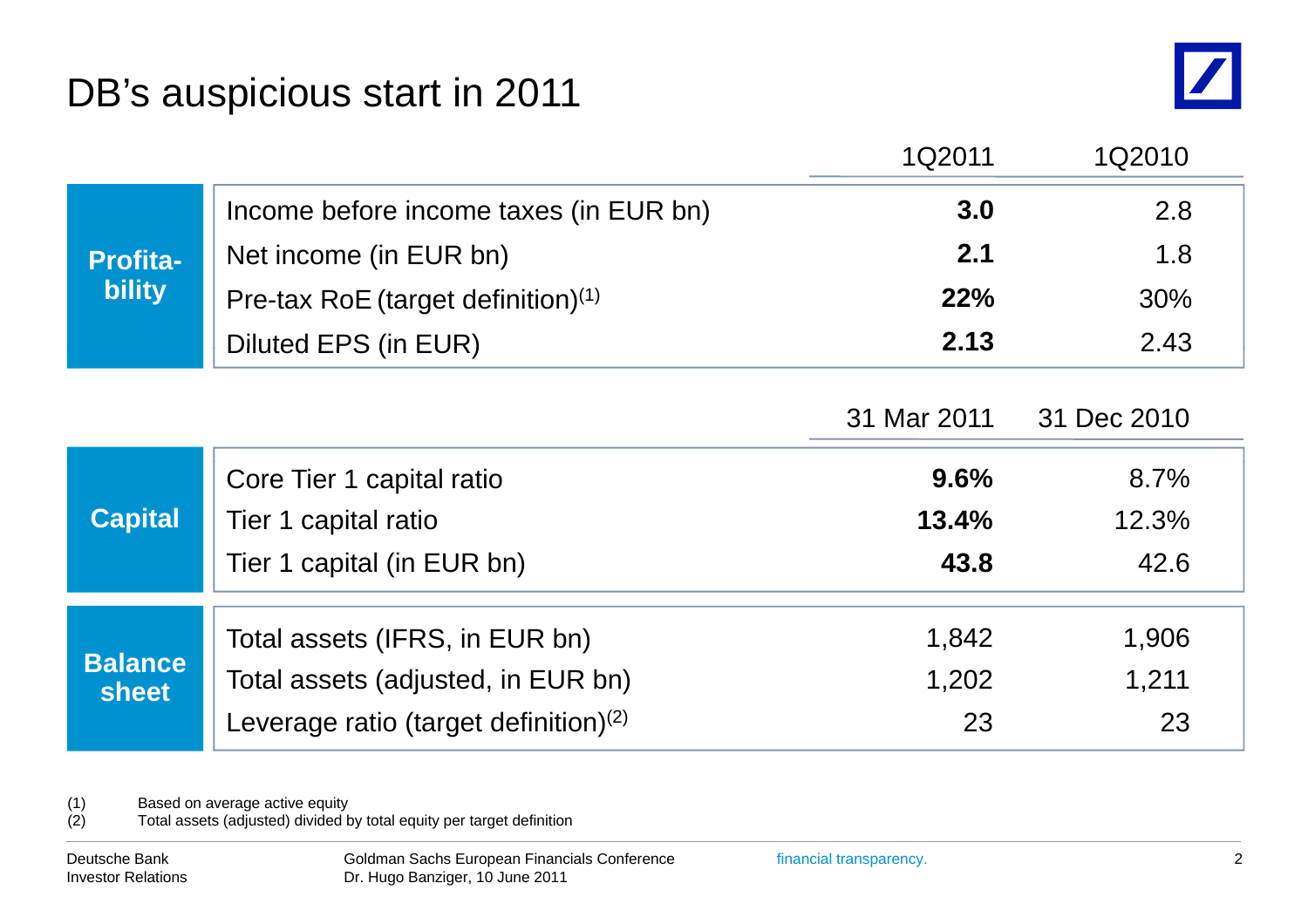# Underpinned by solid performance across CIB's major business lines

Income before income taxes, in EUR m

Corporate Banking & Securities Global Transaction Banking



(1) Negative goodwill (provisional at that time) from the commercial banking activities acquired from ABN AMRO in the Netherlands and consolidated since 2Q2010

(2) Related to complexity reduction program and CIB integration; severance booked directly in GTB and allocations of severance from infrastructure

2011

(3) Includes impairment of EUR 29 m related to intangible assets

1Q 2Q 3Q 4Q

2010

2,589

2010

1Q 1Q(3) 2Q 3Q 4Q

**Global Transaction Banking** 

2011

1Q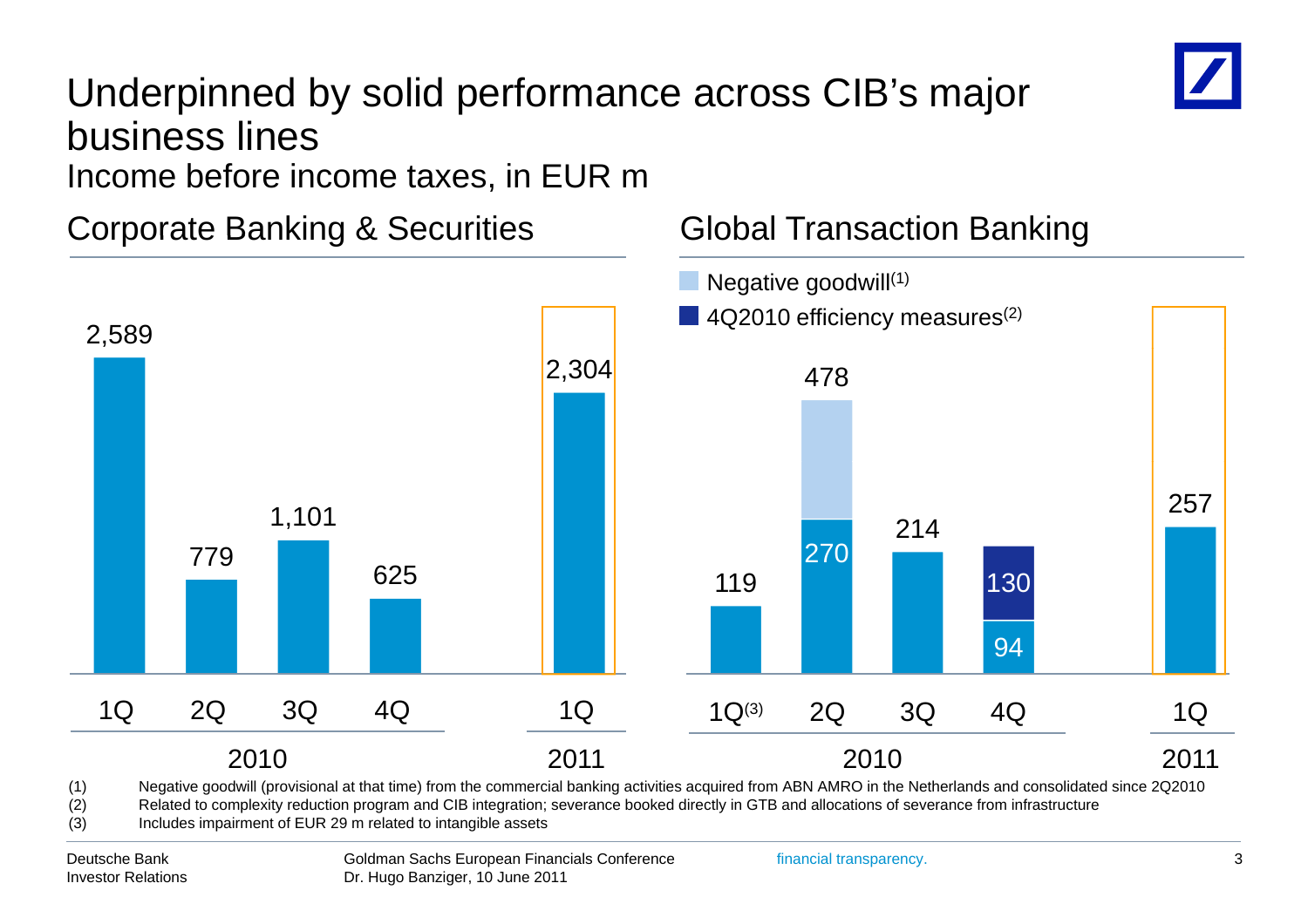## … and record quarterly results in PCAM … Income before income taxes, in EUR m



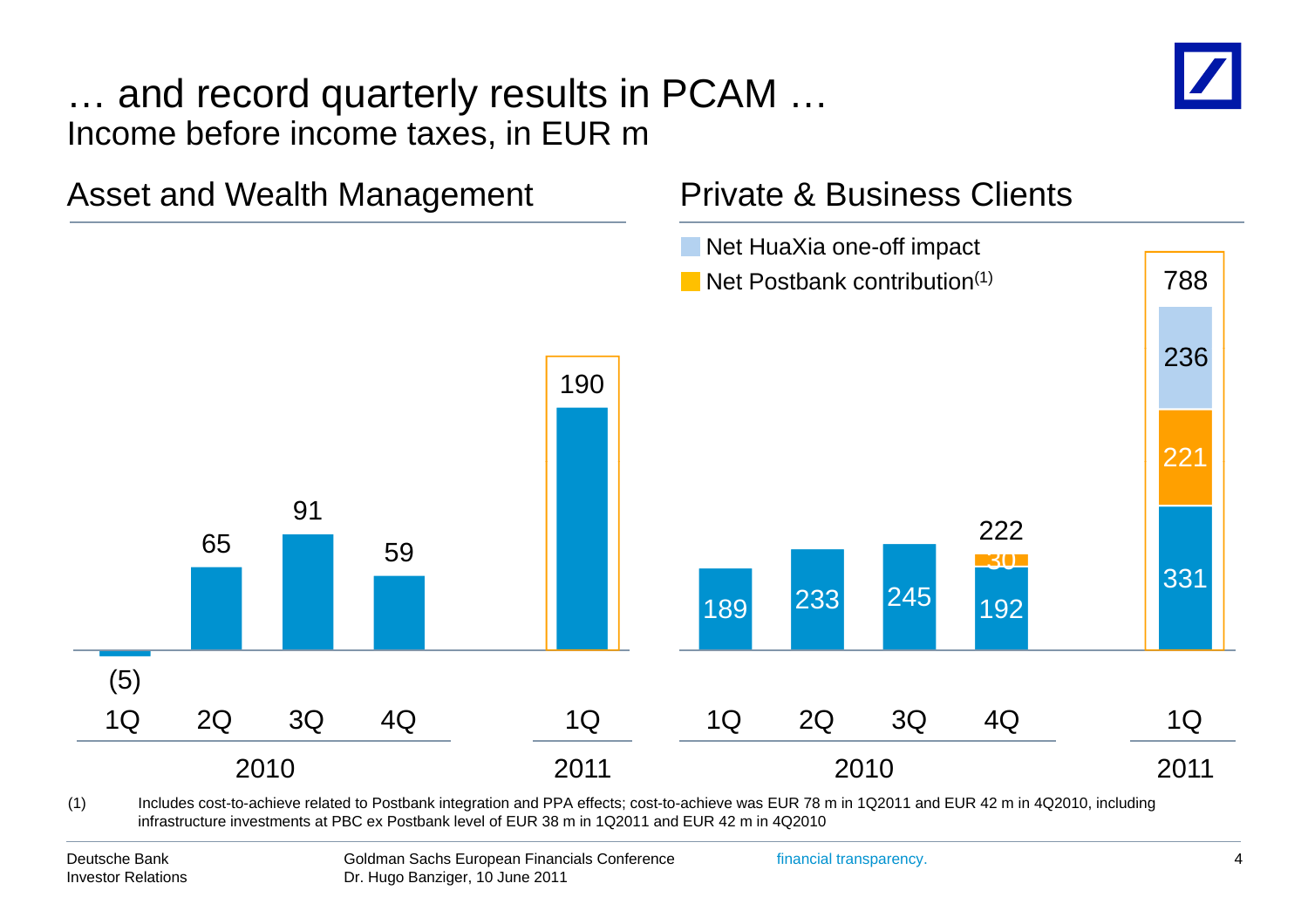## … the near-term destination is already within sight





(2) Excluding Postbank effect of EUR (2.3)bn in 3Q2010

### 2011 target

#### Income before income taxes, in EUR bn

| ⊆.O                                             | 1.5                                                | (2)<br>1.3                                            | 0.7              | 3.0 <sub>2</sub> |                                                 |        |        | Phase 4<br>potential |
|-------------------------------------------------|----------------------------------------------------|-------------------------------------------------------|------------------|------------------|-------------------------------------------------|--------|--------|----------------------|
|                                                 |                                                    |                                                       |                  |                  |                                                 | 1Q2010 | 1Q2011 | 2011                 |
| 1Q                                              | 2Q<br>tax return on equity <sup>(1)</sup> , in $%$ | (1.0)<br>3Q<br>2010                                   | 4Q               | 1Q<br>2011       | Corporate Banking &<br><b>Securities</b>        | 2.6    | 2.3    | 6.4                  |
| 30<br>income                                    | 15                                                 | $(10)/13^{(2)}$<br>FY10: 10/15 <sup>(2)</sup>         | $6 \overline{6}$ | 24               | <b>Global Transaction</b><br><b>Banking</b>     | 0.1    | 0.3    | 1.0                  |
| R bn<br>$.8\,$                                  | 1.2                                                | (2)<br>1.1                                            | 0.6              | 2.1              | <b>Asset and Wealth</b><br>Management           | (0.0)  | 0.2    | 1.0                  |
| 1Q                                              | 2Q                                                 | (1.2)<br>3Q                                           | 4Q               | 1Q               | <b>Private &amp; Business</b><br><b>Clients</b> | 0.2    | 0.8    | 1.6                  |
| 36<br>$\sim$ $\sim$ $\sim$ $\sim$ $\sim$ $\sim$ | tax return on equity <sup>(1)</sup> , in %<br>23   | 2010<br>$(16)/13^{(2)}$<br>FY10: 41/26 <sup>(2)</sup> | 14               | 2011<br>29       | <b>Total business</b><br>divisions              | 2.9    | 3.5    | 10.0                 |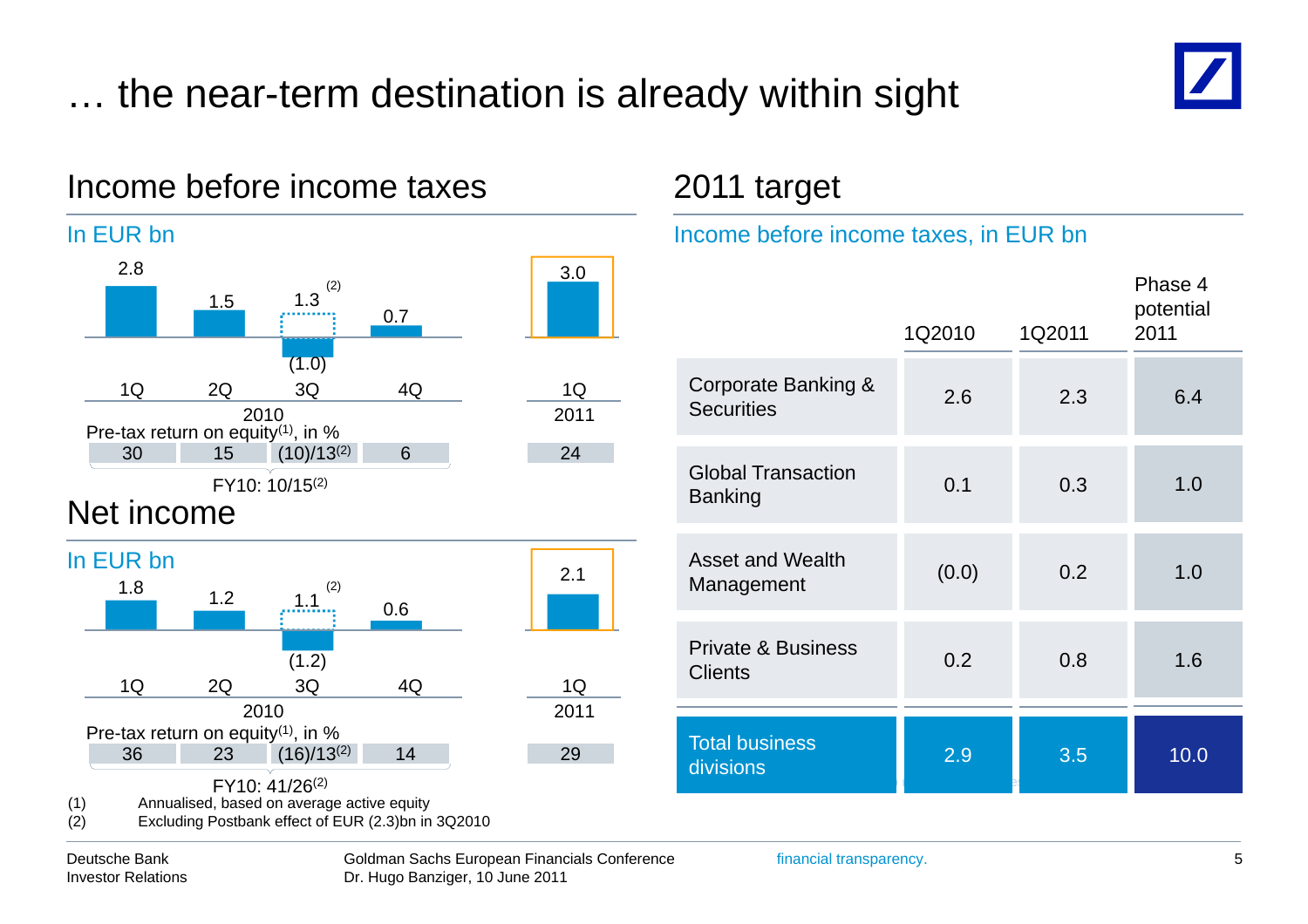#### The Road Map to future target is clear The "new" Deutsche Bank " Deutsche Ban



### Well capitalised More balanced





#### Source: Dealogic



financial transparency.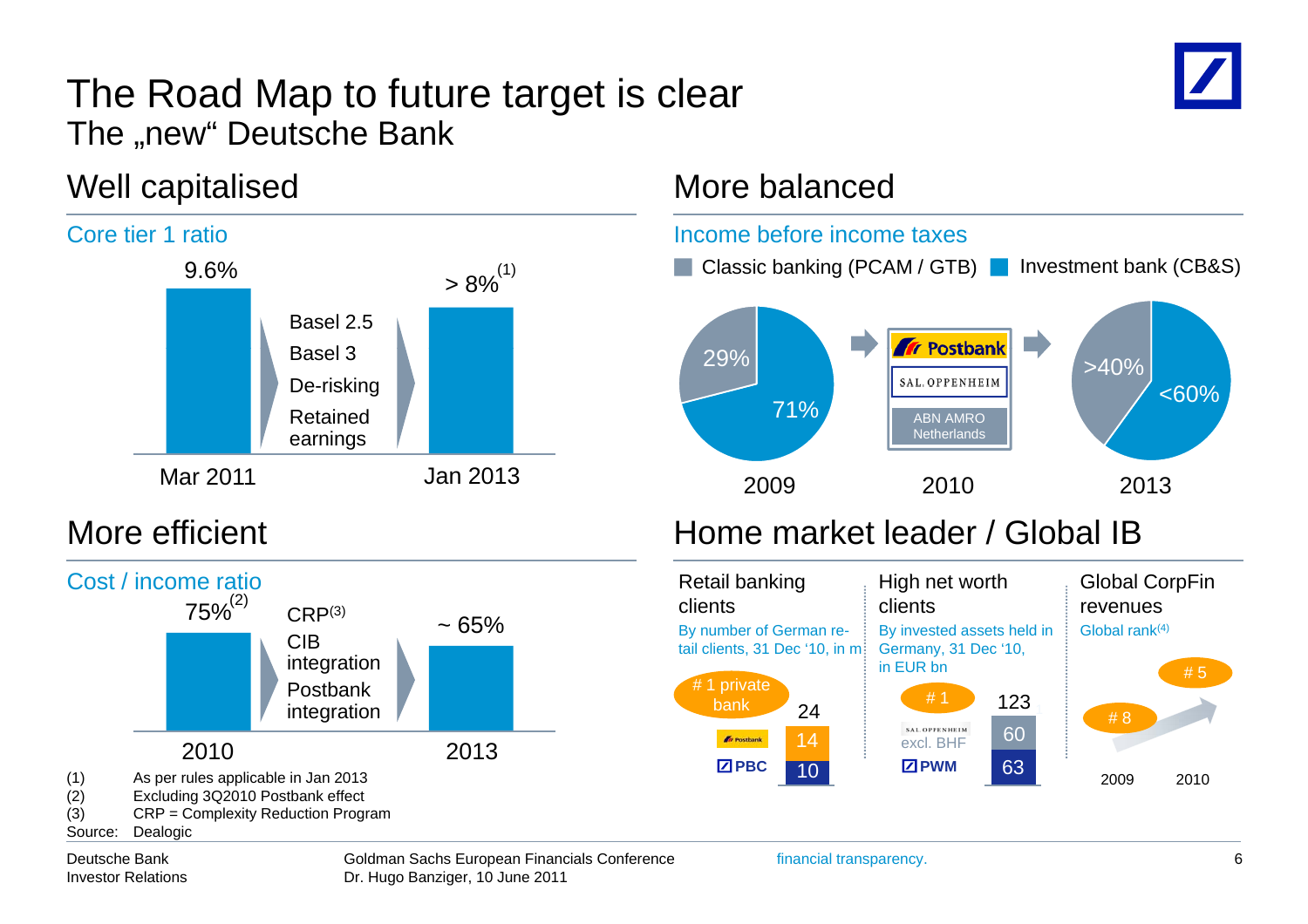# Though, the regulatory course in Europe is challenging



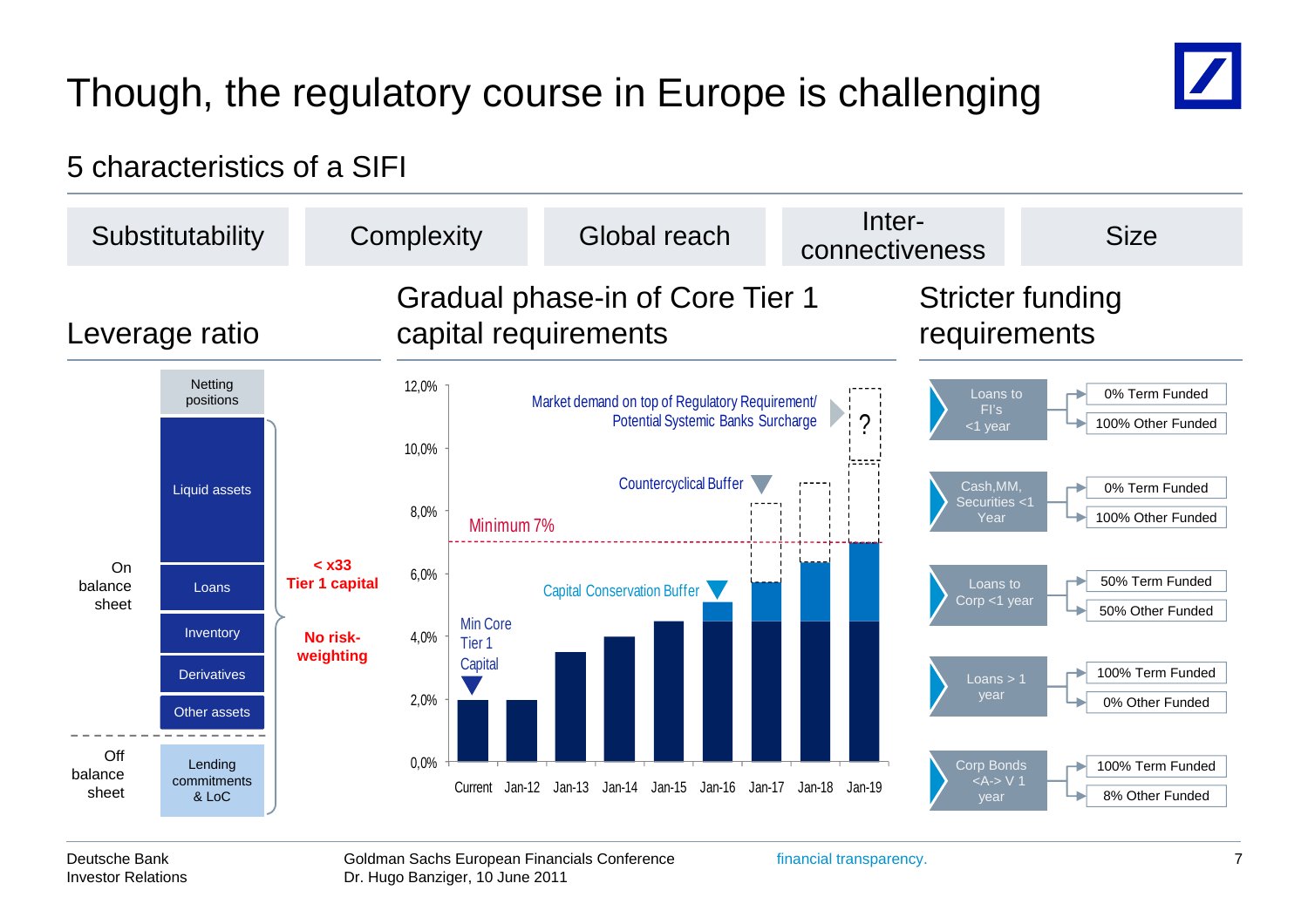

## Management actions initiated in 2009 provide buffer to meet future capital requirements …

Simulation of Core Tier 1 Ratio(1)



financial transparency.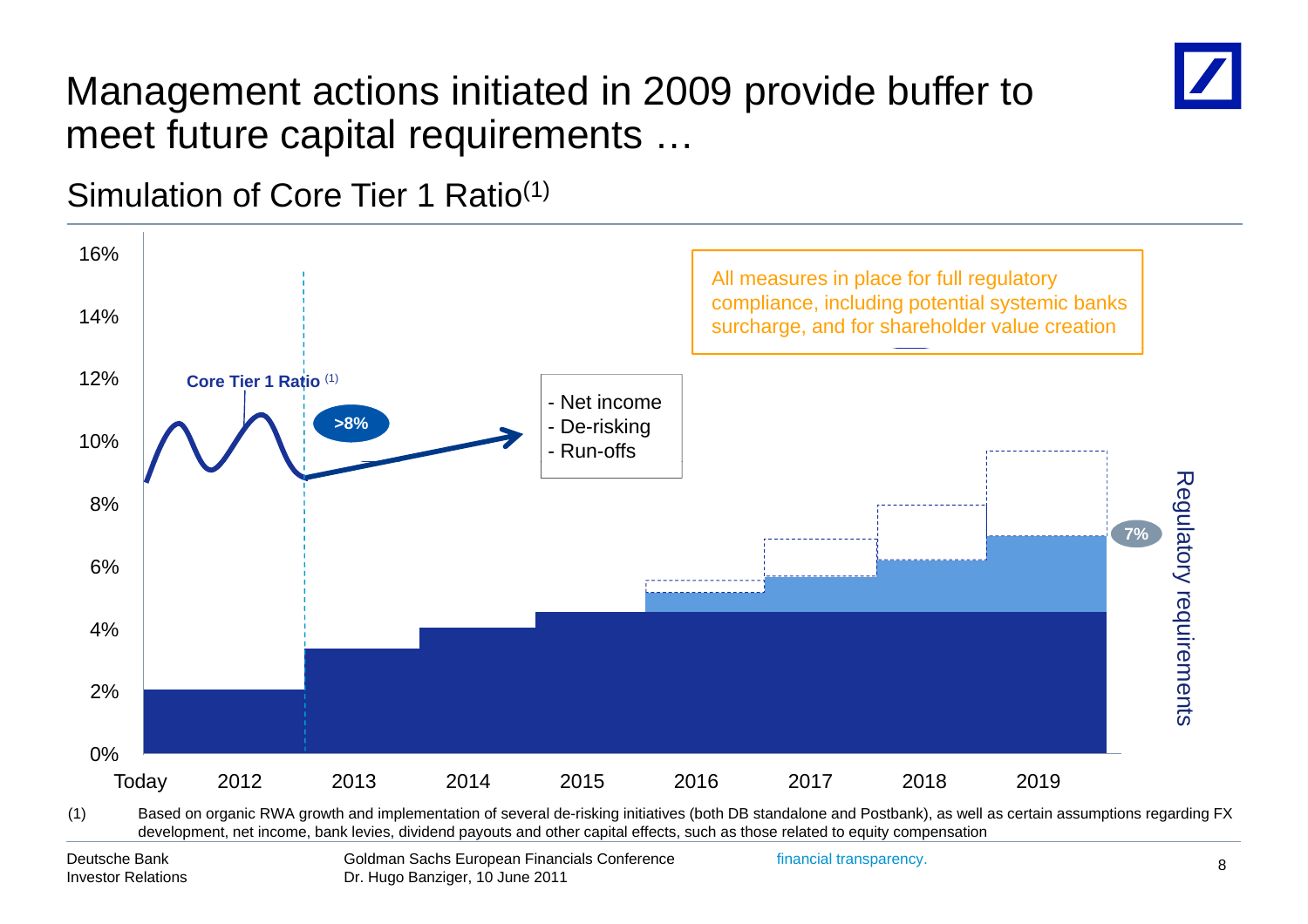# … assisted by capital release from capital-intensive assets …

### Capital-intensive assets



Deutsche BankInvestor Relations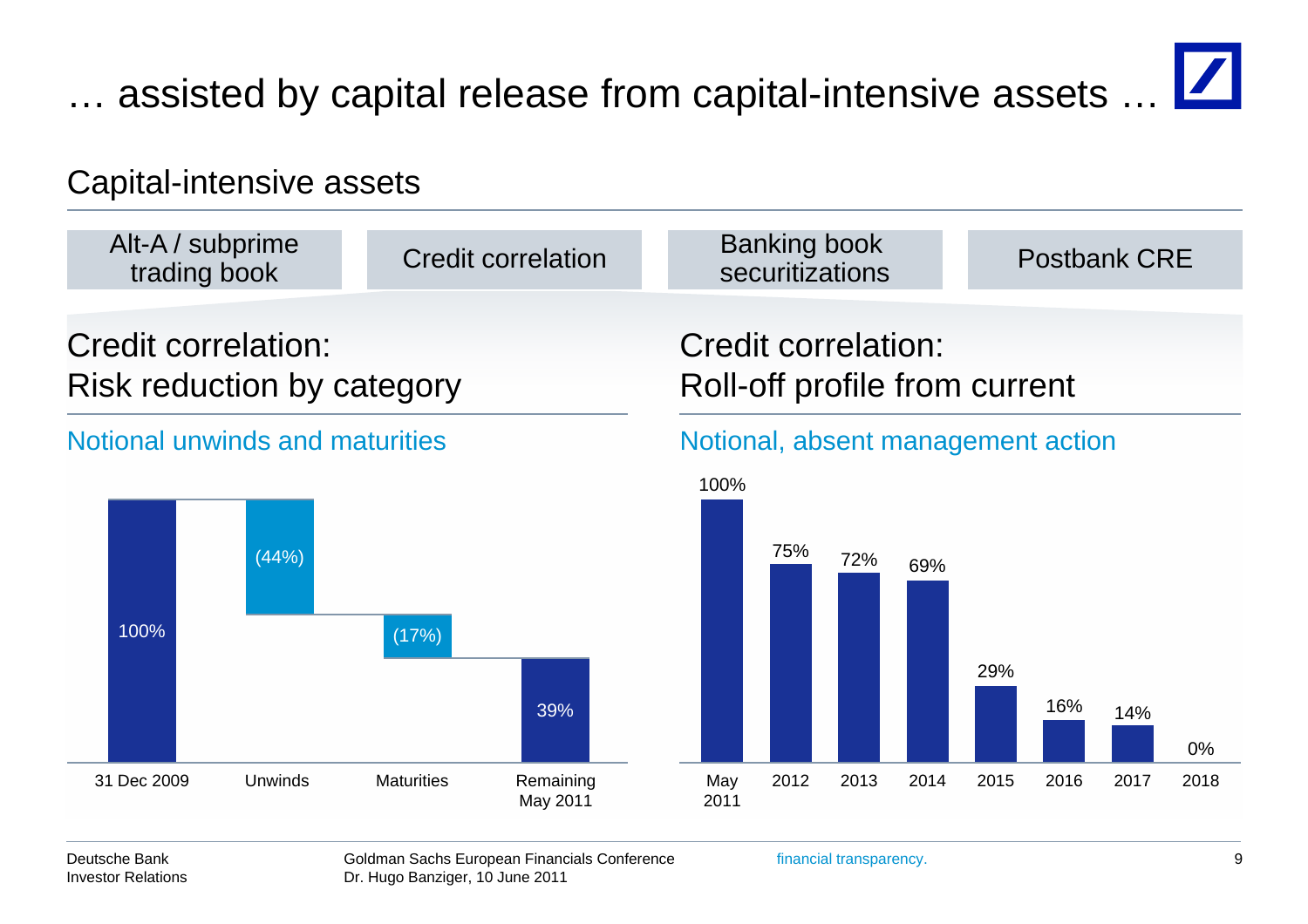

… with potential to raise additional capital from CoCo issuance

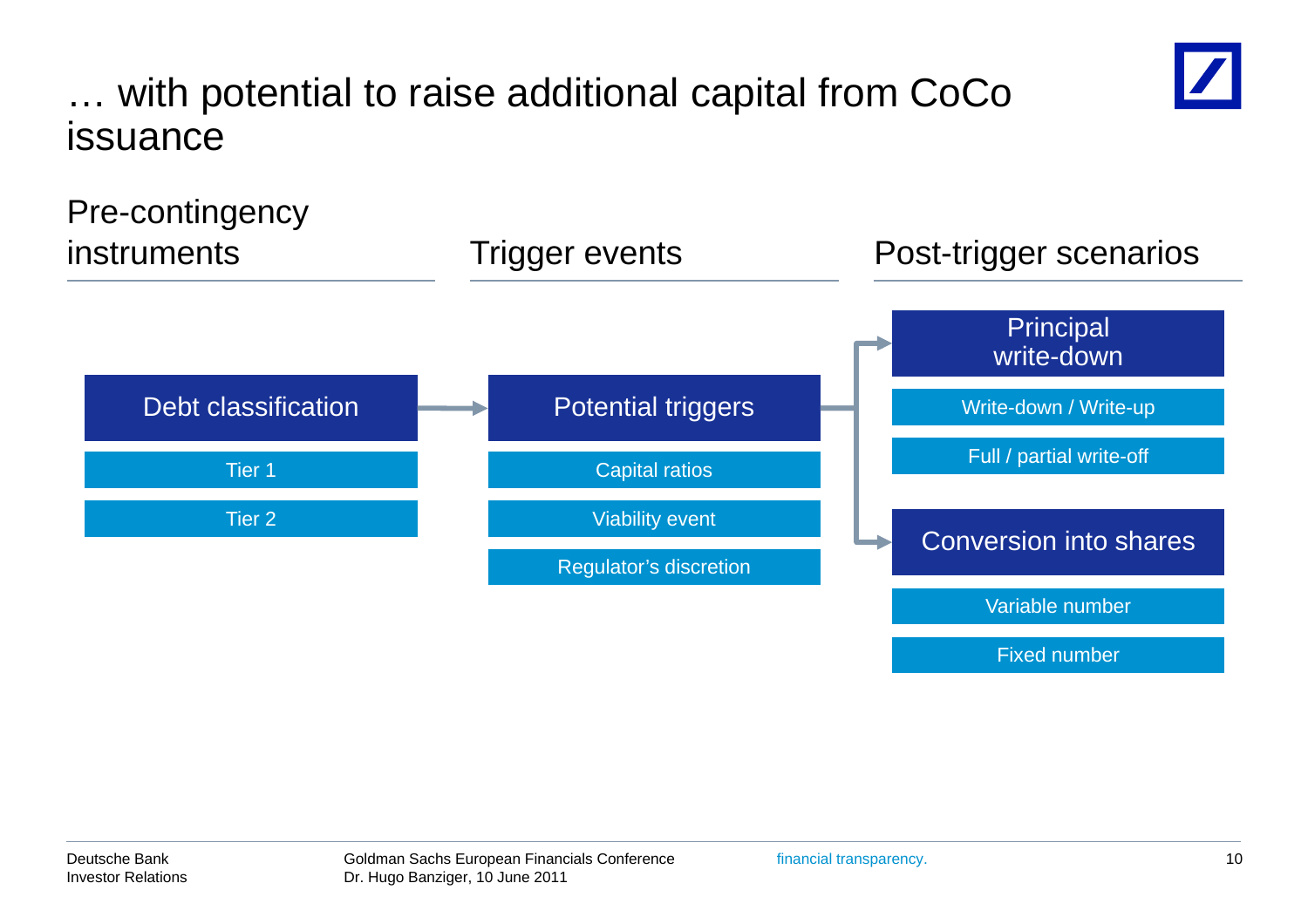## DB is delivering results with conservative risk managemen t ...

No "capital only"- approach - focus on three pillars, as of 31 March 2011



Deutsche BankInvestor Relations Goldman Sachs European Financials Conference Dr. Hugo Banziger, 10 June 2011

financial transparency. 11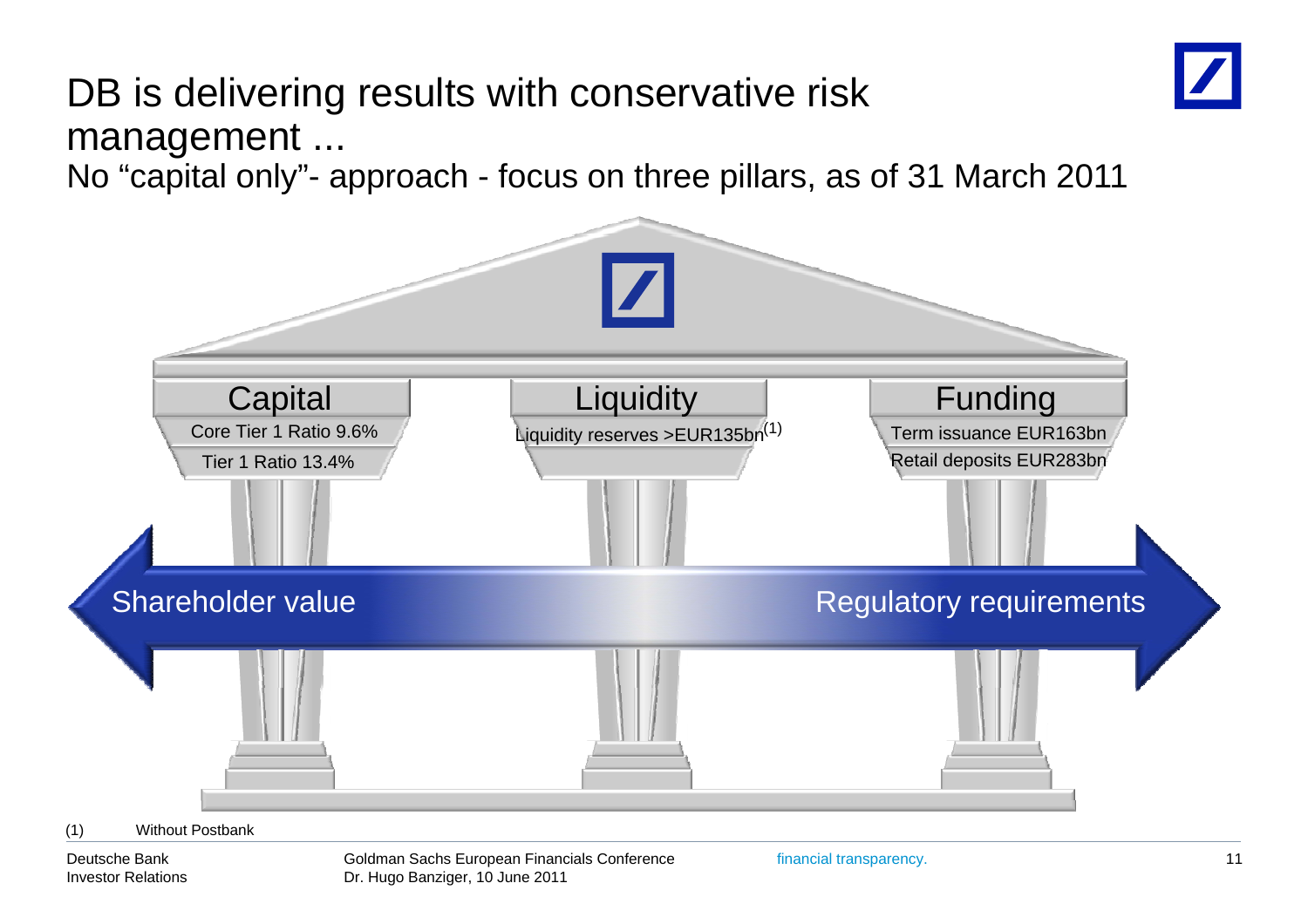# ... and is well positioned with balanced cash flow profiles ...



# Capital markets maturity profile **Liquidity profile**

#### As of 31 Mar 2011 in EUR



#### s of 31 Mar 2011, in EUR bn As of 31 Dec 2010, cumulative, in EUR bn

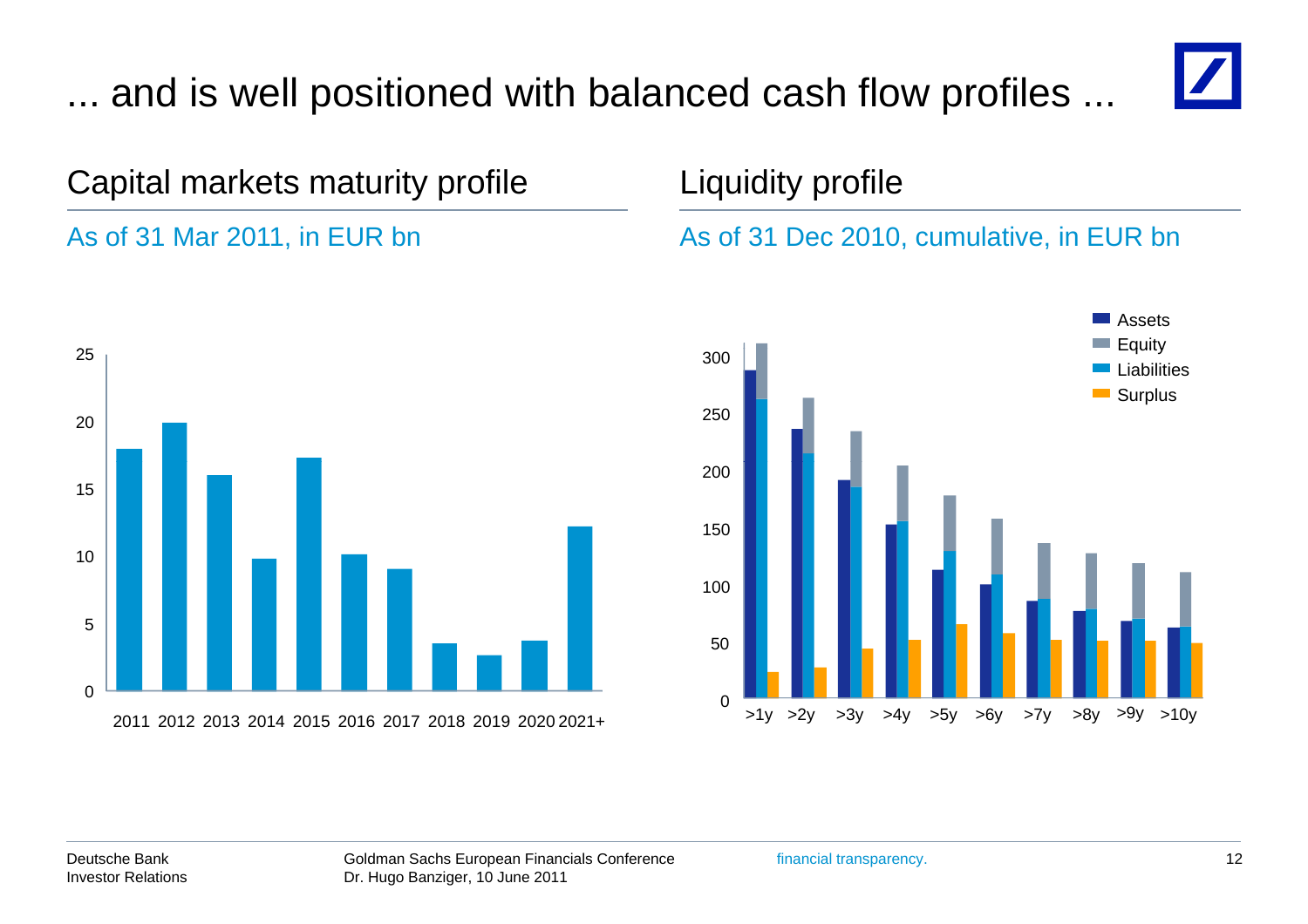## … and a constant increase of stable funding





(1) Unsecured funding and equity

(2) Includes fiduciary, self-funding structures (e.g. X-Markets), margin / Prime Brokerage cash balances (shown on a net basis)

(3) Includes ABCP conduits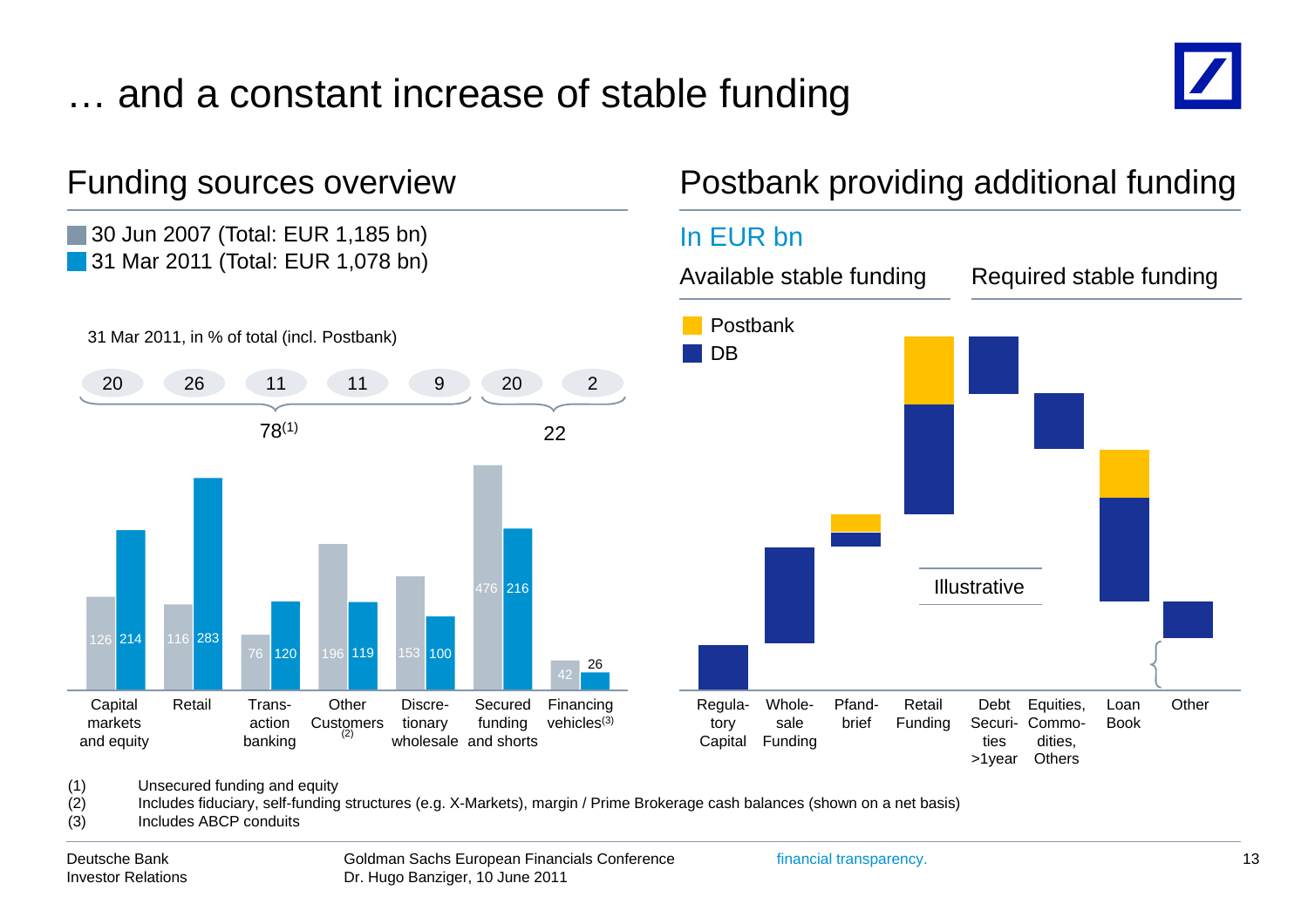

- Deutsche Bank is confident to meet Basel 3 capital requirements early
- Capital release from capital-intensive assets will assist capital growth
- Deutsche Bank is confident to meet liquidity requirements early
- Management initiatives on cost and growth leave Deutsche Bank well placed to meet upcoming challenges